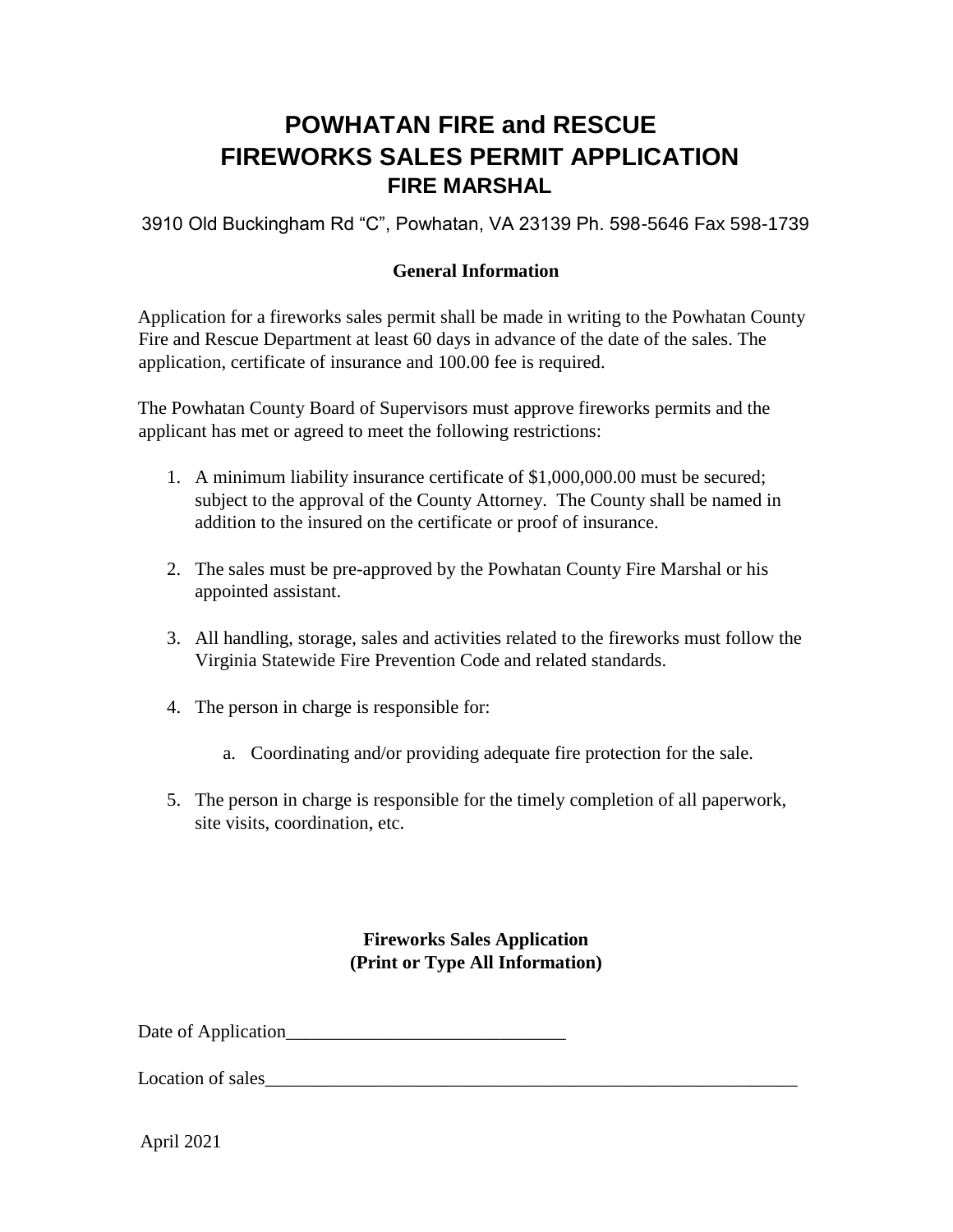| Note: |                                                                                                   |  |                        |  |
|-------|---------------------------------------------------------------------------------------------------|--|------------------------|--|
|       | 1. Only fireworks listed on the 2021 VA. Approved fireworks lists can be sold                     |  |                        |  |
| 2.    | Attach a copy of the certificate of insurance                                                     |  |                        |  |
| 3.    | Should you have any questions, call the Powhatan Fire and Rescue Department at<br>598-5646 x2815. |  |                        |  |
|       | 4. Return application to:                                                                         |  |                        |  |
|       | Powhatan Fire & Rescue Department<br>3910 Old Buckingham Road Suite: C,<br>Powhatan, VA 23139     |  |                        |  |
|       | Date:                                                                                             |  | Applicant's Signature: |  |
|       |                                                                                                   |  |                        |  |
|       |                                                                                                   |  |                        |  |
|       |                                                                                                   |  |                        |  |
|       |                                                                                                   |  |                        |  |

## **(Office use only)**